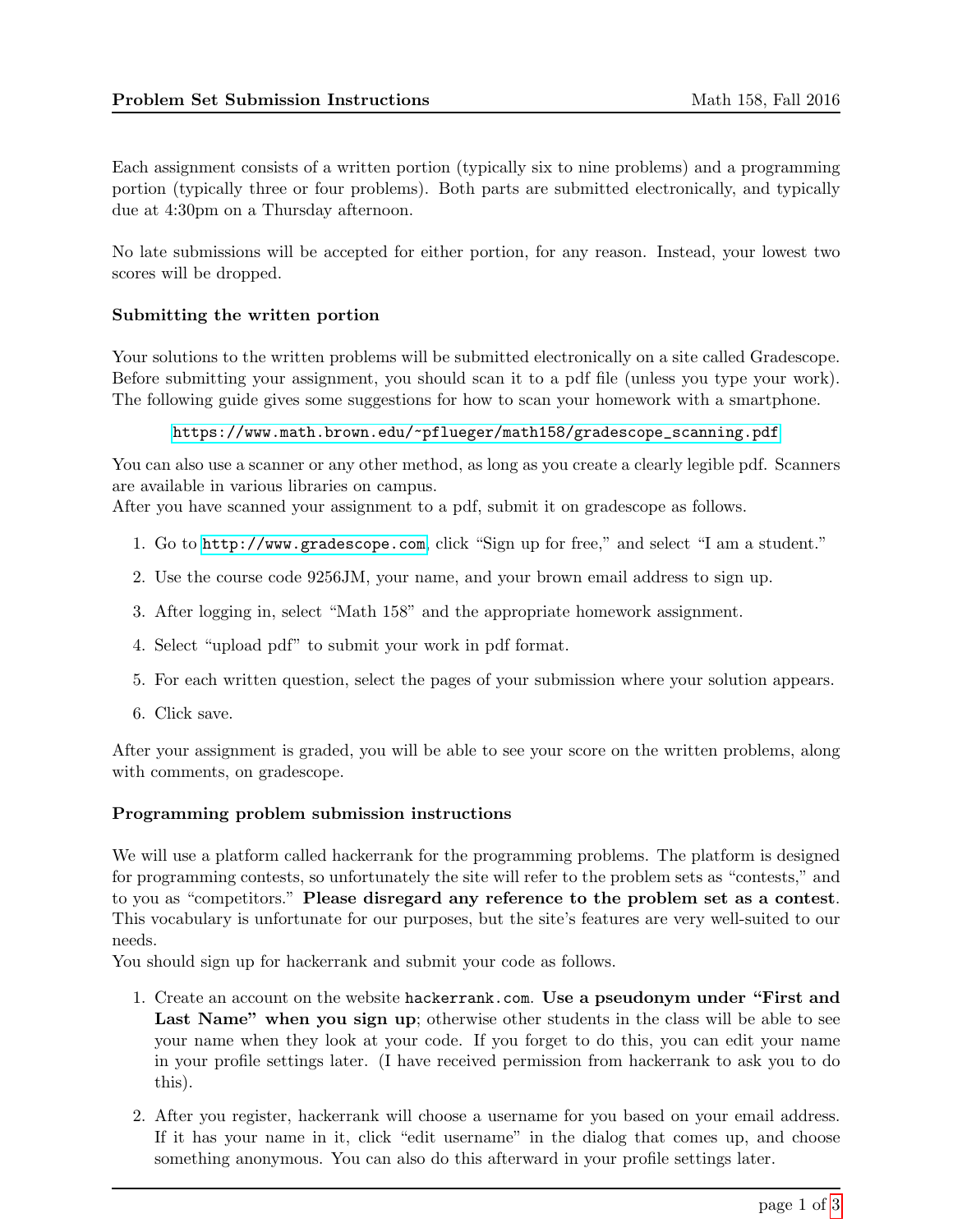- 3. Once you have registered, email your username to me at <pflueger@math.brown.edu> and to our grader Daniel Keliher at [daniel\\_keliher@brown.edu](daniel_keliher@brown.edu), so that we can link your scores to you.
- 4. I suggest disabling most email notifications from hackerrank. To do so, click on your username in the upper right, click "Settings," then "Emails" (under "Preferences" on the left sidebar) and then adjust your settings.
- 5. Visit the url printed on the problem set under "programming problems" and enter the "contest."
- 6. Each programming problem will occur as a separate "challenge." You will find some more specific information about the parameters of the problem there, and a place to enter your code.
- 7. You may either enter your code directly in the box at the bottom of each challenge, or upload a source file (I recommend writing and testing your code on your own machine and uploading a file).
- 8. There are two buttons below the code window: "Run Code" and "Submit Code." The "Run Code" button will run your code on a small batch of sample test cases, showing you both the input and the output. Typically the sample cases include some very small cases that you can inspect by hand. This should help you debug your code. Clicking "Run Code" does not make any record of your code or generate a score.
- 9. The "Submit Code" will submit your code for grading, and display your score for that submission. You may submit code for each problem as many times as you like before the deadline, and only your highest score will count. After each submission, the website will run your code on the full set of test cases, and compute your score. You will not be able to view the content of the incorrect test cases until after the due date (this is to prevent you from being able to hard-code the individual answers).

At 4:30pm on the due date of the assignment, the assignment will stop accepting submissions for credit. At this time, all test cases will become viewable, and also all submitted code from the other students in the class will be viewable. You are encouraged to read the other solutions and learn from them. You will also be able to make more code submissions and view what your score would have been, although these will no longer count for credit.

Your score for each programming problem will be whatever score is displayed on hackerrank. I will not do any further testing of your code after the deadline.

## Additional notes

- If you are new to programming, or new to Python, there are a number of good tutorials online. I will link to some on the main course webpage. If you discover any resources on your own that you find particularly useful, I would like to hear about it and may add a link on the course page.
- I will also spend some time showing how to do basic tasks in Python on Monday the 12th (if you have prior programming experience, you need not attend class on Monday).